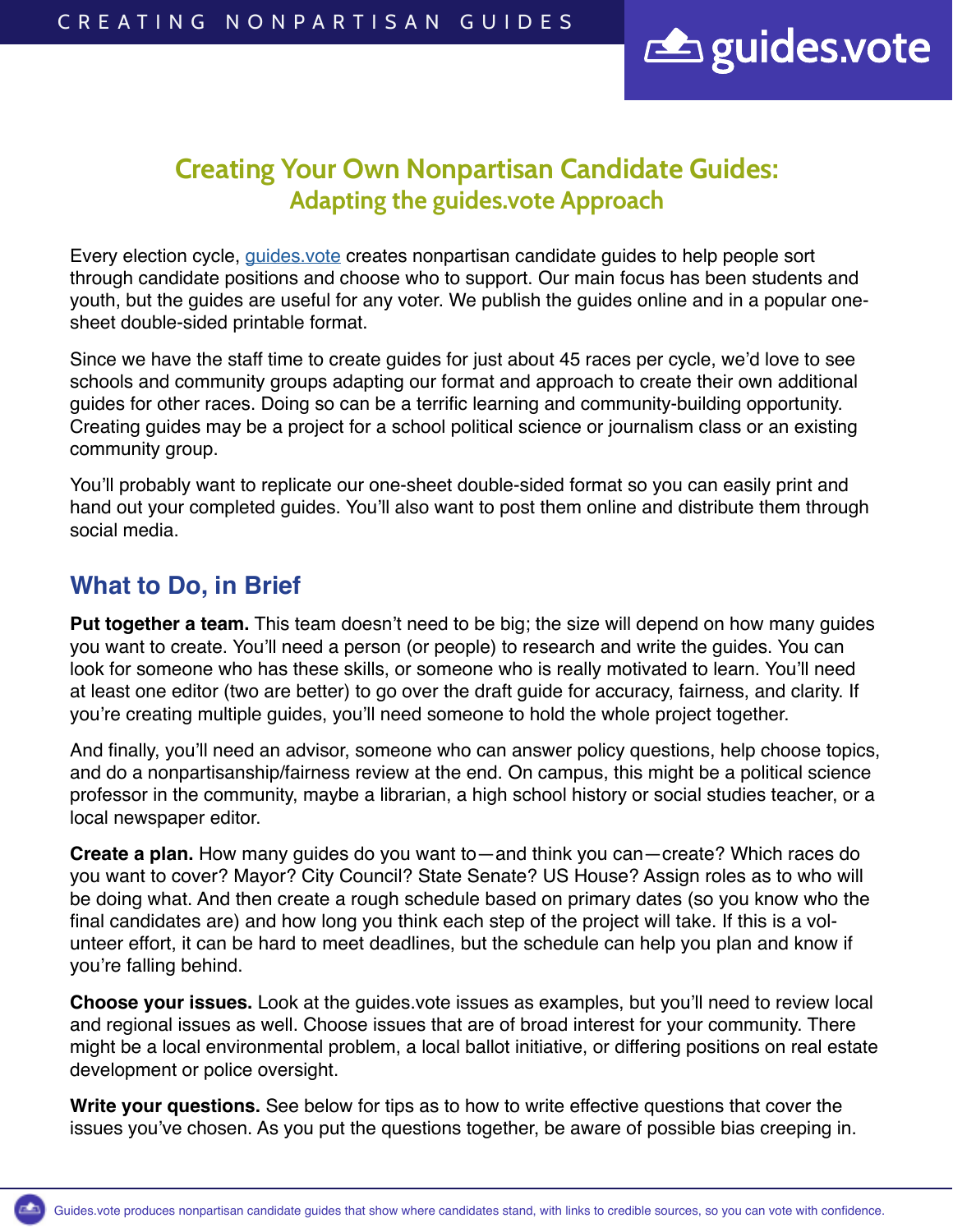Reality check: it's good to use questions on which candidates differ, but if your guide has most answers as "Yes" for one candidate and "No" for the other, you should reword the questions so each candidate has some "Yes" and some "No" answers. A guides.vote guide generally includes roughly 15 questions. You can opt for fewer, depending on your resources.

guides.vote

**Research the candidates.** Research the answers for each candidate and document your research in a collection of notes. The notes will help your editor follow your work and your thought processes. See below for research tips and resources.

**Write your answers.** Keep the answers short to fit into the guide format. Make sure to include source links in the text. See below for answer-writing tips and things to avoid.

**Edit and test for fairness.** Edit the answers for clarity and accuracy, and working with your advisor, test for fairness; make sure that the guides are fair and nonpartisan.

**Credit guides.vote.** We'd appreciate you crediting us for the model and template but making clear that these guides are your own creation. Here's an example of language to use:

*Created by [name of organization], using [the approach](https://guides.vote/wp-content/uploads/2022/04/a-Creating-Your-Own-Nonpartisan-Candidate-Guides.pdf) of [guides.vote](http://guides.vote) a national effort to create meticulously resourced and transparently sourced nonpartisan guides to candidate positions.*

**Distribute the guides.** The finished guides may take the form of web pages, email attachments, and printable PDFs. See [How to Distribute the Guides on Campus](https://guides.vote/wp-content/uploads/2022/03/Campus-Distribution-Guide.pdf) and How to Distribute the [Guides in Your Community](https://guides.vote/wp-content/uploads/2022/03/Community-Distribution-Guide.pdf) for more information.

## **The Steps in Detail**

#### **Identifying the Issues**

You can start by using or adapting the issues and questions from the guides vote guides. For U.S. House races, the questions will be similar to those we've created for U.S. Senate guides. State and local races will feature many similar issues but will also differ in some important ways. So, for those, you can start by looking at our gubernatorial guides. For example, education policy will feature more prominently in state or local races. Eventually, you will want to look at a variety of local issues.

Some local issues that previous guides have included: a Virginia gubernatorial guide asked whether candidates supported the contested extension of the DC Metrorail further into suburban Virginia. An Alaska guide included a question on the controversial Bristol Bay Pebble Mine. And Florida guides asked questions about a ballot initiative to restore ex-felon voting rights and ways candidates would address an extensive toxic algae bloom.

### **Writing Effective Questions**

The guides.vote questions usually present a binary choice: Yes or No, Support or Oppose, Tighten or Loosen. They should be simple and concise. See the quides vote guides for examples.

#### **Documenting Your Research**

Once you have questions, you'll need to research the answers. (See below for a list of resources.)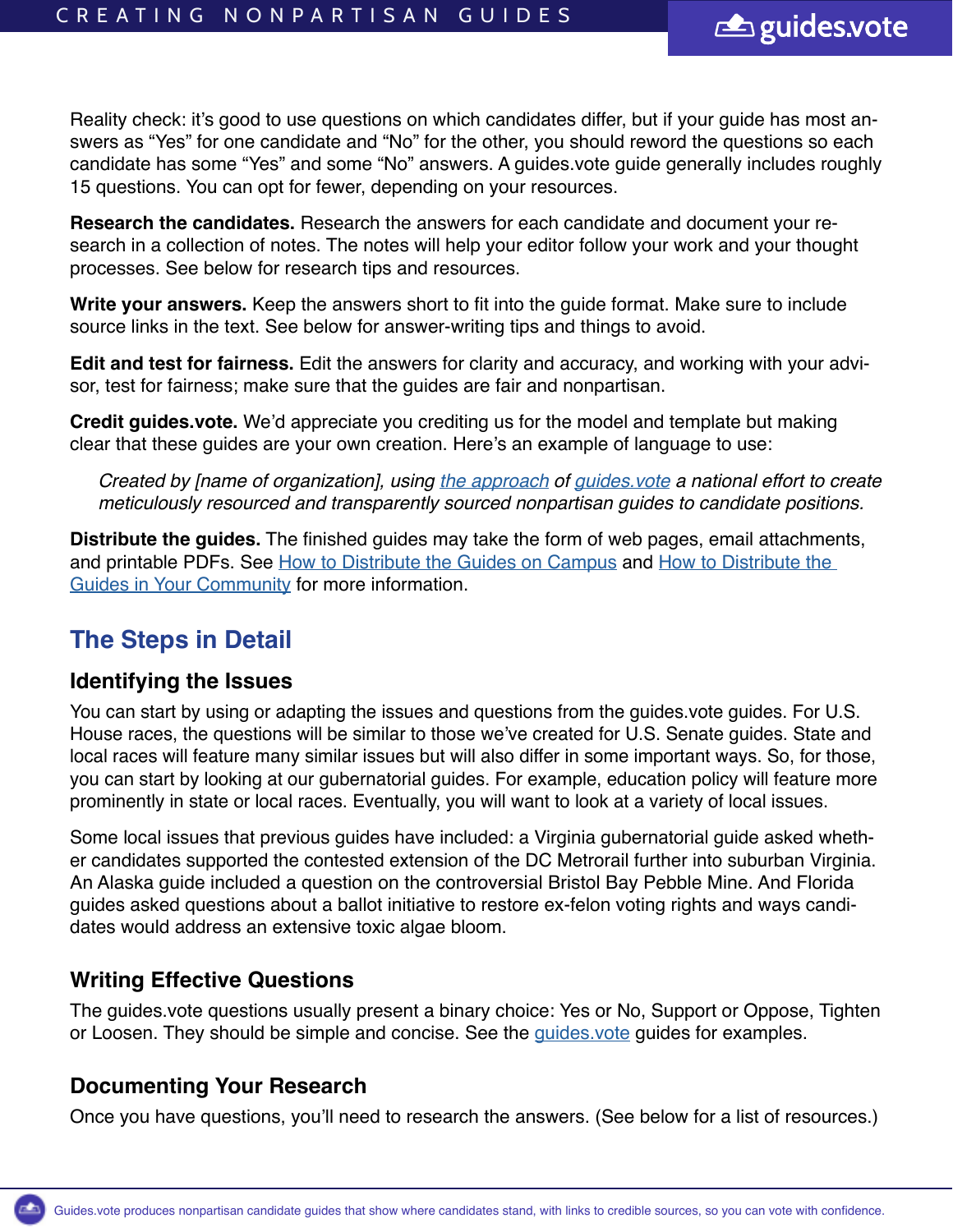Although some candidate positions are a straightforward yes or no, some will require searching multiple sources and wading through partial, dated, confusing, or contested information. As you begin your research, create a set of notes to document what you've found. For each question, create a list of sources for each candidate. Try to find two to four sources for each candidate and each question (if you can only find one, and it is sufficiently authoritative, go with that). For each source quote or fact, include a couple of paragraphs of surrounding text if possible for context, as well as the source link and the date if you can find it.

These notes will grow as you proceed through the questions. A good set of notes will help you in writing a good answer. It also provides a central location for gathering your research. It can prevent repetitive searching for the same information, and helps your editors and reviewers check your work for accuracy. Notes also provide documented sources for your answers if they're challenged by candidates or campaigns.

#### **Writing the Answers**

**Length.** We suggest answers of no more than 35 words, with 15 to 25 words being the average.

**Yes/No Answers.** If you've structured your questions so that they can be answered with a simple Yes/No (or Support/Oppose) answer, you can begin with that answer followed by a supporting sentence or sentences that may include a candidate quote. Make sure to add links in the text to your sources. (Try not to make the whole answer linked text; that can make it hard to read.) You can see examples at guides.vote.

**Mixed Answers.** Sometimes a candidate's positions may not allow for a yes or no answer. For example, on guns a candidate may support expanded background checks but oppose regulation of semi-automatic weapons. Or they may support an earned path to citizenship for undocumented immigrants, but only with additional investment in border security. They may be among the large number of state legislators who opposed medical marijuana legalization except for a particular high-CBD extract useful for addressing childhood epilepsy. Use "Mixed" to summarize those situations and include examples of both positions. Don't worry about including every facet of a particular issue.

**Unclear Answers.** When you find information that's confusing or appears to be contradictory, even after extensive searching, use "Unclear," with a brief summary of the unclear position.

**Unavailable Answers.** Sometimes answers are unavailable or unclear. If you're unable to find a credible answer, you can say "No position found." If you're unable to find a credible answer for both candidates on any particular question, we suggest dropping the question.

**Discrepancies.** Note that you may uncover discrepancies. A candidate may give conflicting statements in two different places, or their positions on their website may not match their legislative voting record. It's not the guide's job to present a gotcha. But it's worthwhile to mention positions that are taken in primaries or are based on actions taken as an elected official that may contradict statements on the candidate's website or elsewhere.

**Candidates in Agreement.** Sometimes candidates will agree on a specific issue, and that's okay. But you will want to include enough issues that can show contrasts between the candidates.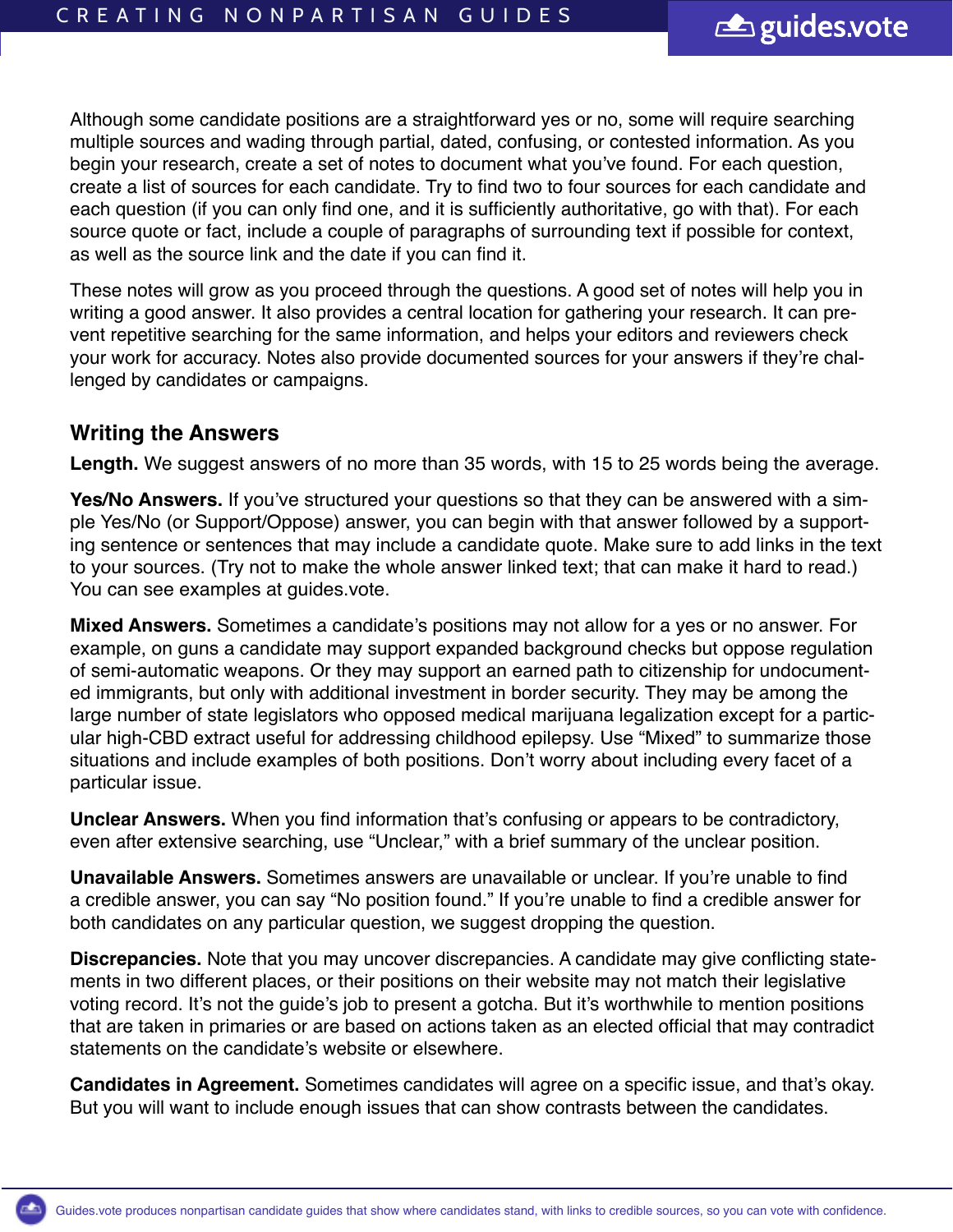## **Creating a Guide Template**

To make the final guide, create a guide template that is like the guides.vote format, with three columns. The questions are on the left, and then the answers (the two candidates' positions) are in the next two columns. If you have a three-candidate race (we use consistent 15 percent in the polls to qualify a third-party candidate), use four columns. Put each candidate's name, party affiliation, and photo at the top of their column.

### **Temptations to Avoid**

Accuracy is critical, so as you work, you'll want to avoid these temptations:

- **• Using unconfirmed answers.** Sometimes you will find an apparent answer immediately and will be tempted to use it without confirmation. If it's a clear quote from a mainstream media source, like a public statement, it's probably accurate, but you'll want to check additional sources where possible.
- **• Guessing based on the candidate's overall leanings.** It can be tempting to assume, for instance, that a candidate who opposes or supports climate change regulations because of a position on the legitimacy of government regulation will also oppose or support regulations on guns. That may prove true. But you can't extrapolate from one position to another.
- **• Losing objectivity.** You may find yourself supporting or opposing a particular candidate and their views. That's fine, but you then need to be extra careful to maintain your objectivity in terms of providing accurate answers, whatever your personal views. When in doubt about whether you've been fair and accurate, reread each answer, recheck your sources, and let your editor or reviewer know your concerns.

### **Editing and Reviewing the Work**

When a researcher/writer has completed a draft guide, it needs to go to an editor who will check it for clarity, accuracy, and impartiality, as well as checking links and fixing any typos and grammatical errors. If you can have two people each give the draft an editorial pass, that's even better. And then have the advisor mentioned above do a final quality review.

### **Sharing Guides with Candidate Campaigns**

Writers who create candidate guides sometimes wonder whether they should give the guides to the campaigns and have them complete the answers or show them to campaigns before finalizing and distributing it.

Logical as it may seem, we don't recommend sending the guide questions to candidates and relying on them for the answers. Most campaigns typically won't complete questionnaires, and you may waste valuable time waiting for them to do so. And if they do respond, the answers may not be consistent with positions you've already discovered. You'll still have to write a final response.

For example, when a University of Kentucky class called "Citizen Kentucky: Journalism and Democracy" created an excellent quide to the state's 2015 governor's race, they waited and waited for answers. As a result, their guide didn't come out until a week before the election, giving it far less of an impact than it would have had otherwise. The guides.vote guides are therefore based on research from public sources.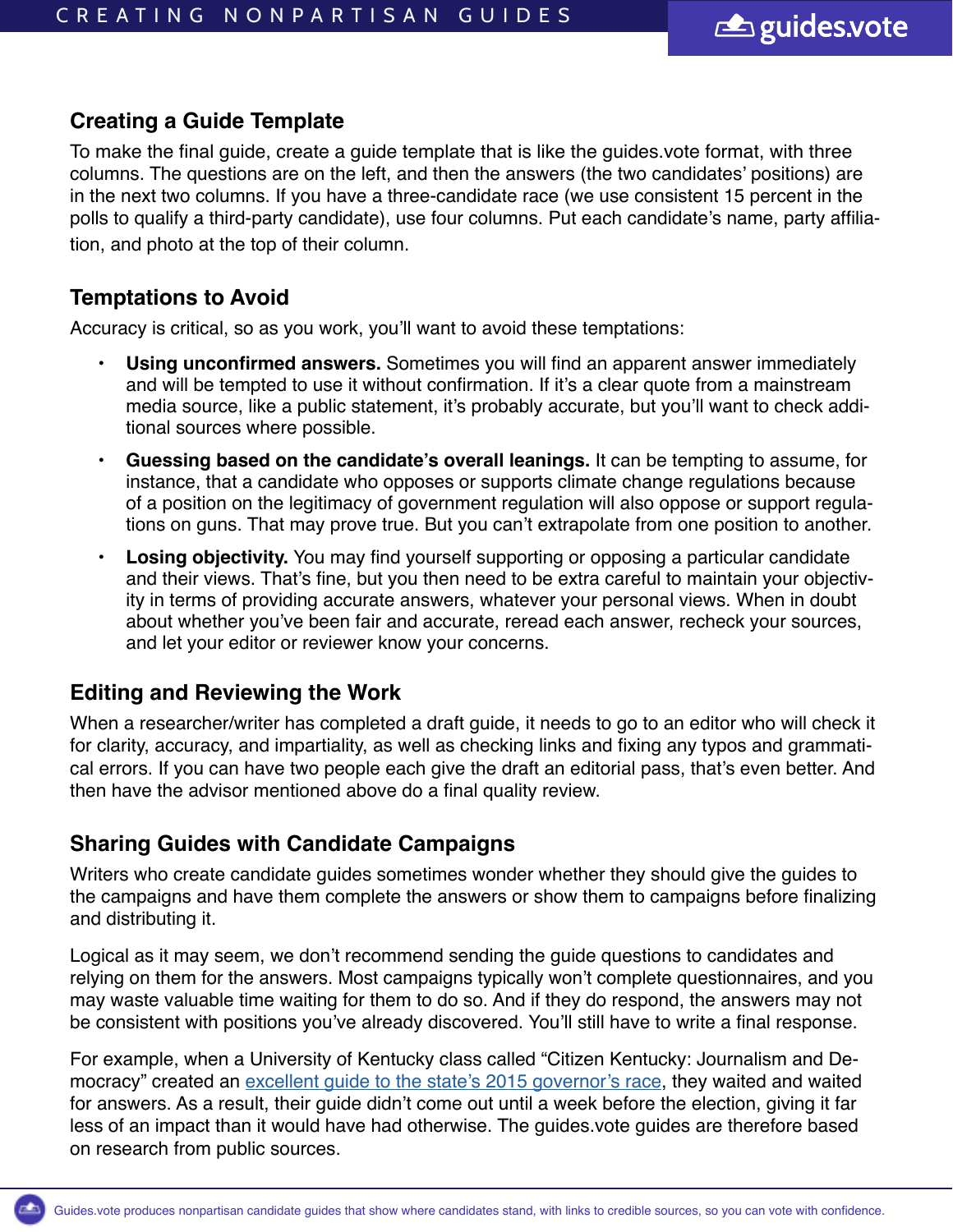It's fine to show the final draft of your guide to a campaign, but we suggest that you share only the answers you've written for their candidate and not those for their opponent. It's also essential to set a strict deadline for them to respond by. Be willing to distribute it without their feedback if they don't respond within this timeframe. If they flag an inaccuracy, that's fine, but never give them veto power over the phrasing or framing of your answers.

You can also show the guides to candidates' supporters. On campus, you can try running the completed guides by the school's Young Republicans and Young Democrats, as a test for fairness and accuracy.

Good luck in creating your guides. They take work but are a powerful way to inform voters.

### **Appendix I: Research Resources**

Much of the guides.vote information comes from web searches, and many of those searches produce content from mainstream media: major local newspapers, candidate public statements covered on local TV or radio stations, and sometimes national media sites. But these sources must be credible. If your original source has a partisan spin, then you want to make sure that they've sourced their information upstream from credible sources and presented them accurately. A partisan blog or magazine by itself, or sourced from another partisan blog or magazine, may give ideas about areas to explore. But it's not a credible ultimate source. You'll want to do enough searching to come up with clear and credible examples of where a candidate stands. Here is a run-through of what else is available:

**Candidate websites and social media feeds.** Some candidate websites present detailed policy positions, others only a few general themes. But they're worth a check. Social media may also present some candidate views. Especially when you're not finding answers, a scroll through a candidate's Twitter feed maybe useful. Don't spend a huge amount of time, but you can sometimes find positions that don't come up in search, as when a candidate tweets "I support this!" with a link to a news article. And you can check to see if what's on a website or a feed matches with what the candidate has said or done elsewhere.

**[Vote Smart](https://justfacts.votesmart.org/)** does lots of useful research, vets candidate positions carefully, and is always worth checking. However, their format can be difficult to access, particularly for cross-candidate comparisons. The amount of information they present also depends on whether the candidate has taken their Vote Smart Political Courage Test. Many candidates no longer take the test, so that some of the answers are from test questionnaires completed years ago.

**[Wikipedia](https://en.wikipedia.org/wiki/Main_Page)** can be hit or miss, depending on how detailed a candidate's entry is. But some candidate profiles can include detailed lists of issues and positions. Make sure to check the links in the footnotes. Sometimes these links go to less-credible sources, while others can go to valid news articles and similar sources that you may not have found in search.

**Audio and video.** Increasingly, candidates will appear on independent podcasts and online video shows. If there's no transcript, it may not be worth spending 90 minutes to listen to the whole thing. But if the hosting web page says, "Hear what candidate Smith says about guns, abortion, and immigration," it may be worth a listen. (Be sure to note the timestamp of anything you use, so your editor or reviewer can follow you and find it easily.)